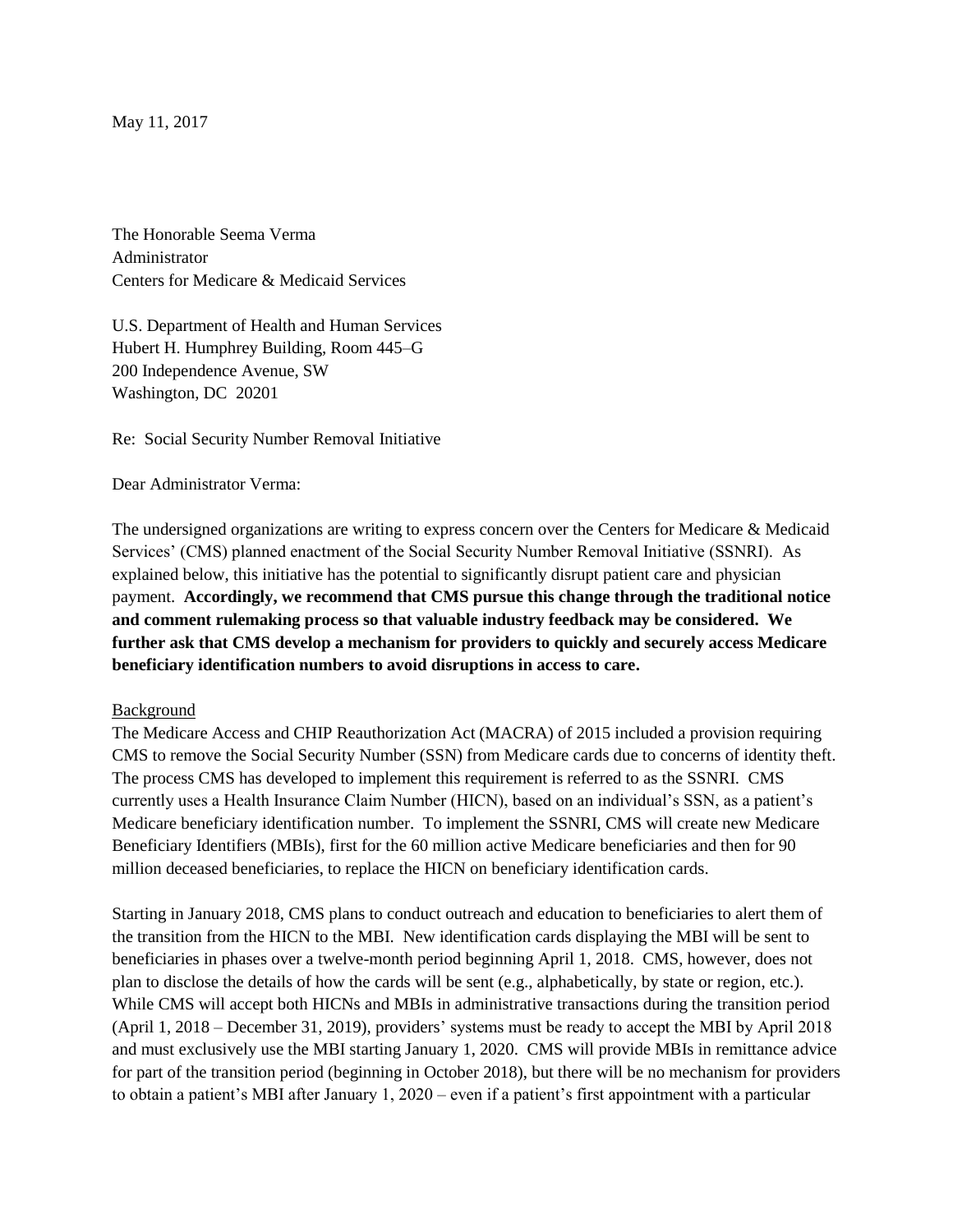provider after being assigned an MBI occurs after the transition period. This scenario is particularly likely for patients receiving new cards towards the end of the issuing cycle and for provider types, such as specialists, from whom the patient may not seek frequent care.

As explained in more detail below, we are concerned about a provider's inability to access a patient's MBI both during and following the transition. If a patient does not bring his or her MBI to his or her appointment, significant delays in patient care or provider reimbursement could result due to the lack of a mechanism for the provider to look-up the patient's MBI.

## Transition Concerns

While we understand the importance of protecting Medicare beneficiaries from identify theft by replacing SSNs with new MBIs on Medicare identification cards, we have concerns about patient and physician awareness of this change and backup plans to mitigate potential problems. In a September 23, 2016 letter responding to providers' request for traditional rulemaking concerning the SSNRI, CMS characterized the majority of needed changes as being "operational in nature", making a regulatory review and comment process unnecessary. We respectfully note that this change will impact all Medicare beneficiaries and that all systems and business processes will need to be able to accept and process the new MBI. We therefore urge CMS to work with stakeholders to avoid significant problems and again recommend that CMS instead pursue this change through the traditional notice and comment rulemaking process so that valuable industry feedback on SSNRI implementation may be obtained and considered.

Furthermore, multiple provider groups have expressed overwhelming concern regarding the lack of a contingency system that will allow medical practices to obtain the MBI for a patient who arrives at an appointment without a new Medicare card. This lack of a provider look-up system may strain a practice's ability to conduct administrative transactions and delay patient care in the event that a patient does not present his or her card at the time of service. In addition, family members managing the patient's care and affairs may not have access to the new card. Providers have offered a range of potential solutions including look-up databases, providing MBIs in electronic eligibility responses, and secure phone systems—to both protect sensitive MBI data and allow practices to access the information needed to continue providing timely care to Medicare patients. **An SSNRI transition plan that is totally dependent upon patient presentation of new Medicare cards to providers will result in delayed treatment and claim payment.**

We have the following additional concerns about the SSNRI transition process:

*Beneficiary confusion about new cards*: We are concerned that beneficiaries will not understand why they are getting a new card and will throw it away or misplace it, especially since CMS does not plan to initiate outreach and education to the Medicare population until January 2018—just three short months before the beginning of the SSNRI transition. We believe that this short window for educational outreach will be insufficient to prepare the large and vulnerable Medicare population for this major transition, and we urge CMS to initiate an extensive communications campaign to beneficiaries at a much earlier date.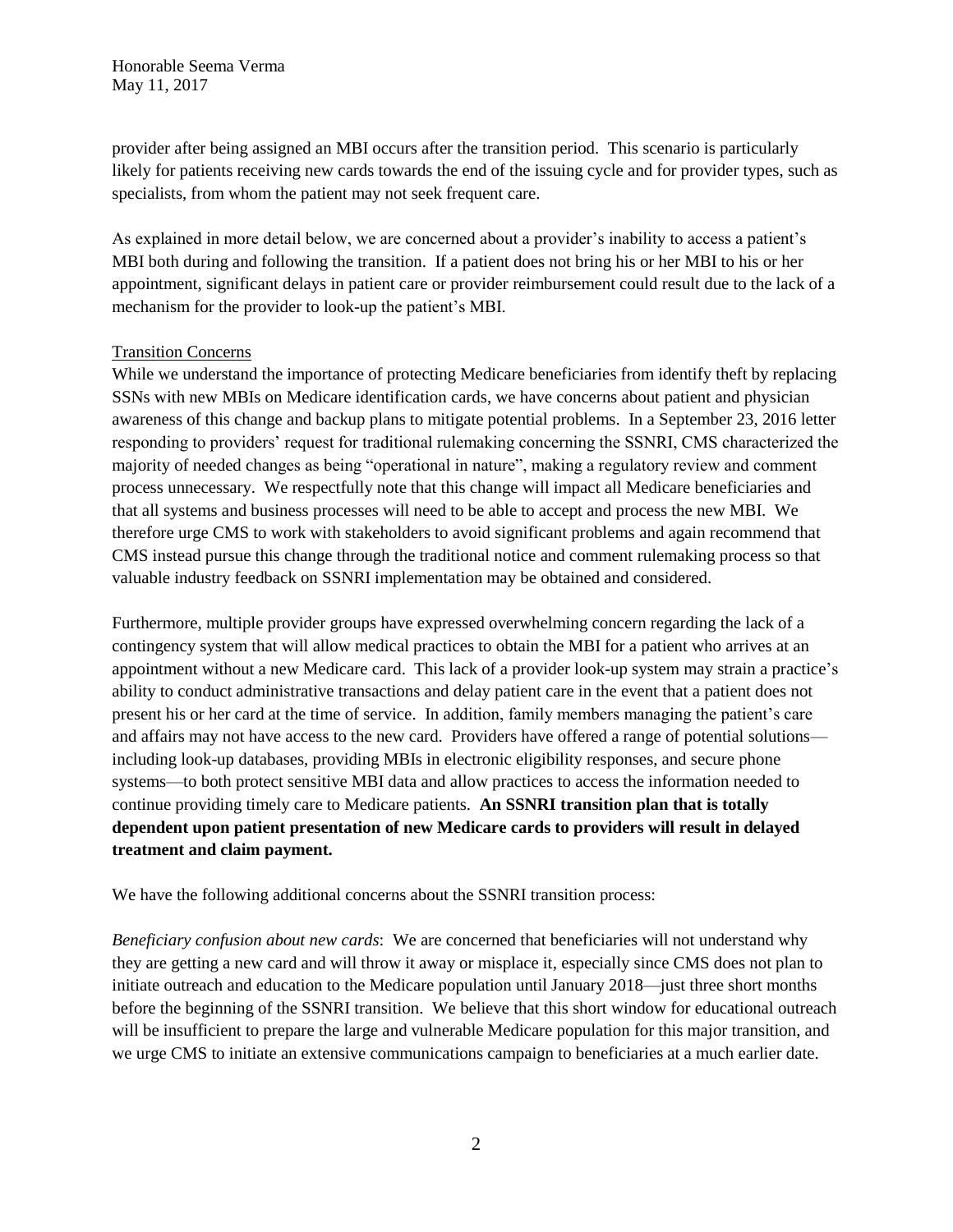*Lack of knowledge of phased rollout of new cards*: CMS has said that, for security purposes, it will not provide information on when new identification cards will be sent to beneficiaries, which means practices will not know when to ask their patients for their new card. Through targeted notification to impacted providers, CMS could inform practices of new card distribution and still avoid the broadcast communications that could potentially alert fraudsters.

*MBI not provided in eligibility responses*: CMS' plan to include the MBI in remittance advice during the transition period is not the optimal solution within the current provider workflow. Inclusion of the patient's MBI in the eligibility response would be of far greater utility to practices, as the information would be available at the beginning of the care episode, when and where providers routinely seek and obtain benefit and coverage information. Existing patient intake and scheduling systems will be disrupted if the MBI is not available via the eligibility response, and time and resources spent ascertaining MBIs will lead to practice inefficiencies that could reduce the hours available for direct care of Medicare patients. Patients would also benefit from inclusion of the MBI in eligibility responses, as this would reduce confusion and apprehension about eligibility for services at the earliest point in care. *Insufficient industry education and preparation:* The conversion to the MBI will require significant workflow and system changes for providers, practice management system vendors, and secondary payers. Discussions at CMS-organized listening sessions and forums about the SSNRI suggest widespread confusion and lack of readiness throughout the industry for this major transition. We urge CMS to increase education and outreach efforts to all affected stakeholders to ensure adequate industry preparation for SSNRI implementation.

In an age of increased identity theft and fraud, the Medicare patient population deserves the improved security that will be achieved with the SSNRI. This protection should not, however, come at the expense of prompt patient care or provider payment. We urge CMS to consider adjusting the implementation of the SSNRI as outlined above to protect care access for our nation's seniors. We appreciate your attention to this matter.

Sincerely,

American Medical Association American Academy of Allergy, Asthma & Immunology American Academy of Dermatology Association American Academy of Emergency Medicine American Academy of Family Physicians American Academy of Otolaryngology—Head and Neck Surgery American Academy of Orthopaedic Surgeons American Academy of Physical Medicine and Rehabilitation American Association of Neurological Surgeons American Association of Otolaryngic Allergy American College of Emergency Physicians American College of Physicians American College of Rheumatology American College of Surgeons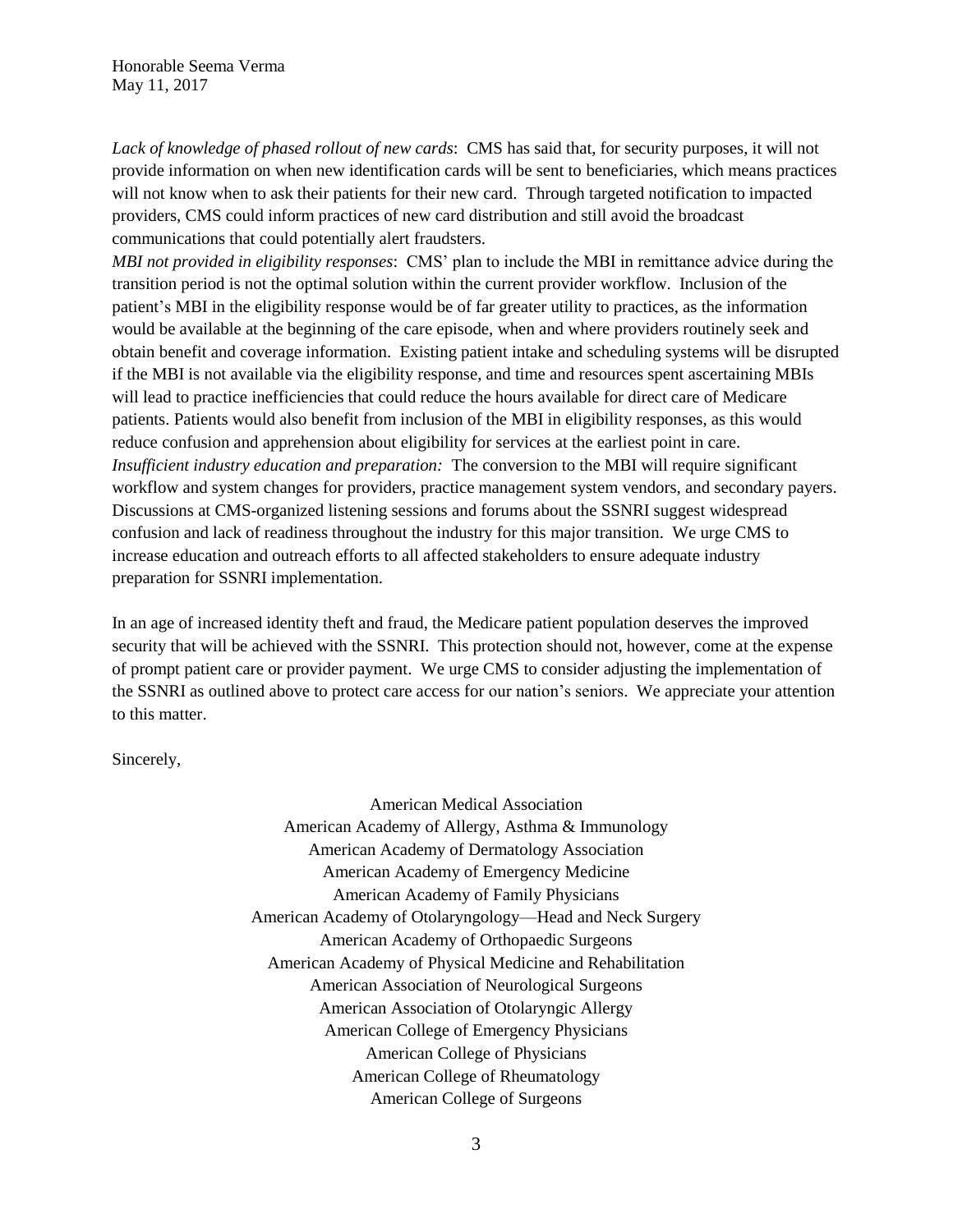> American Congress of Obstetricians and Gynecologists American Gastroenterological Association American Orthopaedic Foot & Ankle Society American Osteopathic Association American Psychiatric Association American Society for Clinical Pathology American Society for Dermatologic Surgery Association American Society for Surgery of the Hand American Society of Anesthesiologists American Society of Cataract and Refractive Surgery American Society of Clinical Oncology American Society of Dermatopathology American Society of Hematology American Society of Plastic Surgeons American Society of Retina Specialists American Urological Association American Academy of Ophthalmology Association of American Medical Colleges College of American Pathologists Congress of Neurological Surgeons Infectious Diseases Society of America Medical Group Management Association National Association of Medical Examiners North American Spine Society Obesity Medicine Association Renal Physicians Association Society of Critical Care Medicine Society of Nuclear Medicine and Molecular Imaging Spine Intervention Society

> > Medical Association of the State of Alabama Arizona Medical Association Arkansas Medical Society California Medical Association Colorado Medical Society Connecticut State Medical Society Medical Society of Delaware Medical Society of the District of Columbia Florida Medical Association Inc Medical Association of Georgia Hawaii Medical Association Idaho Medical Association Illinois State Medical Society

> > > 4